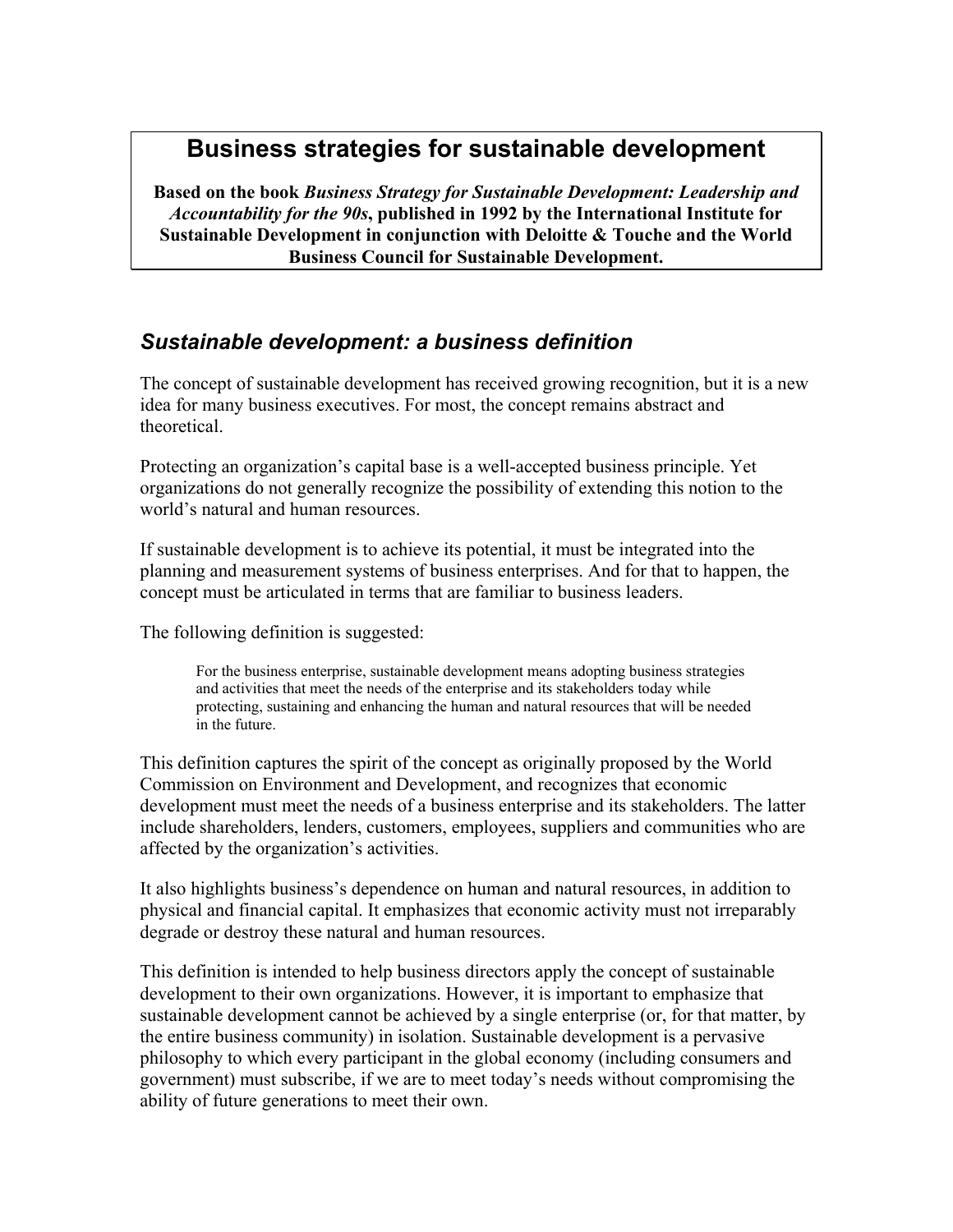## *Implications for business*

It has become a cliché that environmental problems are substantial, and that economic growth contributes to them. A common response is stricter environmental regulation, which often inhibits growth. The result can be a trade-off between a healthy environment on the one hand and healthy growth on the other. As a consequence, opportunities for business may be constrained.

However, there are some forms of development that are both environmentally and socially sustainable. They lead not to a trade-off but to an improved environment, together with development that does not draw down our environmental capital. This is what sustainable development is all about - a revolutionary change in the way we approach these issues.

Businesses and societies can find approaches that will move towards all three goals environmental protection, social wellbeing and economic development - at the same time.

Sustainable development is good business in itself. It creates opportunities for suppliers of 'green consumers', developers of environmentally safer materials and processes, firms that invest in eco-efficiency, and those that engage themselves in social well-being. These enterprises will generally have a competitive advantage. They will earn their local community's goodwill and see their efforts reflected in the bottom line.

## *Practical considerations*

While business traditionally seeks precision and practicality as the basis for its planning efforts, sustainable development is a concept that is not amenable to simple and universal definition. It is fluid, and changes over time in response to increased information and society's evolving priorities.

The role of business in contributing to sustainable development remains indefinite. While all business enterprises can make a contribution towards its attainment, the ability to make a difference varies by sector and organization size.

Some executives consider the principal objective of business to be making money. Others recognize a broader social role. There is no consensus among business leaders as to the best balance between narrow self-interest and actions taken for the good of society. Companies continually face the need to trade off what they would 'like' to do and what they 'must' do in pursuit of financial survival.

Businesses also face trade-offs when dealing with the transition to sustainable practices. For example, a chemical company whose plant has excessive effluent discharges might decide to replace it with a more effective treatment facility. But should the company close the existing plant during the two or three-year construction period and risk losing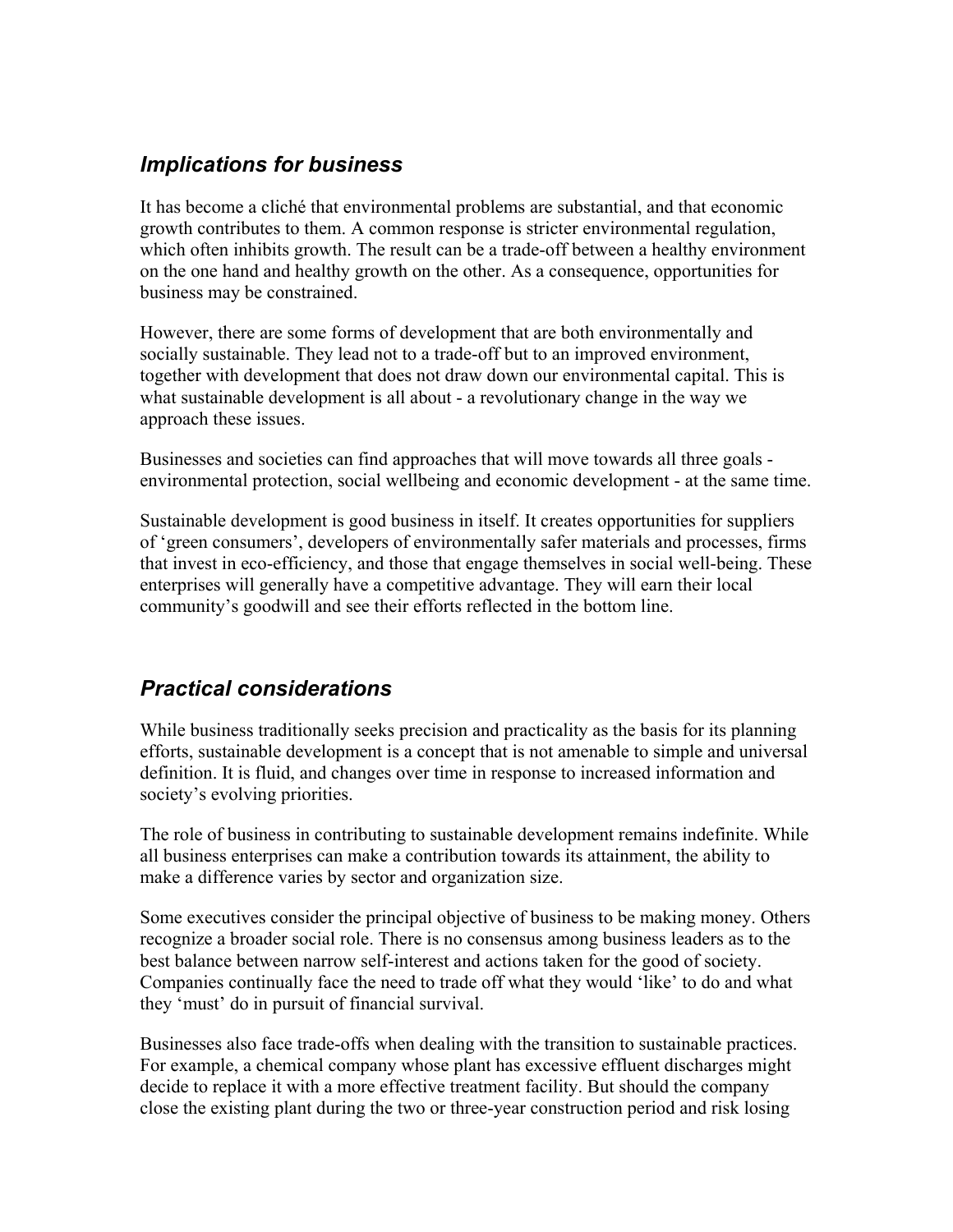market share? Or should it continue to operate the polluting plant despite the cost of fines and adverse public relations? Which is the better course of action in terms of economy, social wellbeing and the environment?

Moreover, many areas of sustainable development remain technically ambiguous, making it difficult to plan an effective course of action. For example, the forestry industry has had difficulty defining what constitutes sustainable forest management. Some critics believe that simply replacing trees is not enough, because harvesting destroys the biodiversity of the forest. Clearly, more research will be needed to resolve such technical issues.

From a broader perspective, however, it is clearly in the interest of business to operate within a healthy environment and economy. It is equally plain that, on a global basis, growing and sustainable economies in the developing countries will provide the best opportunities for expanding markets.

To some, sustainable development and environmental stewardship are synonymous. In the short term, sound environmental performance is probably a reasonable objective for most businesses, with sustainable development as a longer term goal. However, this can lead to confusion. In the developed world, the focus is on environmental management, while in developing countries, rapid and sustainable development is paramount.

The global economy is coming under growing pressure to pay for the restoration of damaged environments. But this economic engine is being asked to help solve other pressing problems at the same time. The challenge is to solve all of these problems in a sustainable manner, so as to generate continuing development.

Despite ambiguities about definitions, there is now widespread support for sustainable development principles within the business community. However, for that support to grow, it will be important to recognize and reward initiatives that are being taken to turn the concept into reality.

## *Positive signs of change*

William Mulligan, environmental affairs manager at Chevron Corporation, reflects the view of many in the business community who believe that the environment is now a major issue - one which presents both challenges and opportunities.

'Over the last decade, we have seen many polls confirming the importance of the environment to Americans,' he says. 'Only an irresponsible company would dismiss this trend as a passing fad or fail to recognize the need to integrate environmental considerations into every aspect of its business. Environmental excellence has to become part of strategic thinking. It is in our best economic interests to do so. In fact, whenever we are forced to change, we often find opportunities.'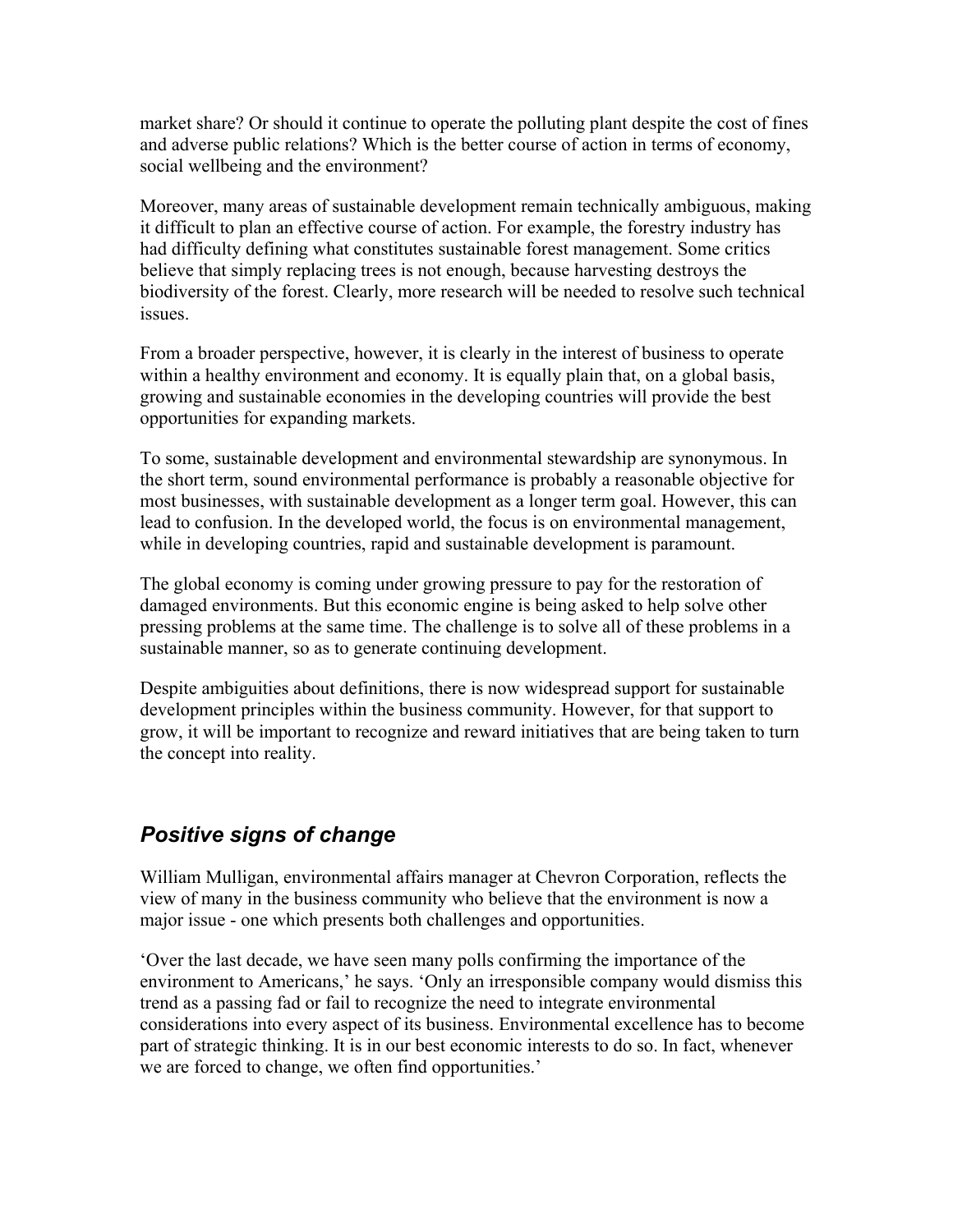This positive change in attitudes and practices is echoed by the Organization for Economic Cooperation and Development, which says: 'There is now a realistic prospect of harmonizing environmental and economic considerations, and thus of gradually incorporating these objectives in policy.'

Many executives have demonstrated that pursuing sustainable development strategies makes good business sense. For example, a 3M manufacturing plant scaled down a wastewater treatment operation by half, simply by running cooling water through its factories repeatedly instead of discharging it after a single use. Meanwhile Dow's 'Waste Reduction Always Pays' programme, which began in 1986, has fostered more than 700 projects, and saved millions of dollars a year. And in a Westinghouse metal finishing factory in Puerto Rico, the company reduced 'dragout' - the contamination accidentally carried from one tank to another - by 75% simply by shaking the tank to remove solids before releasing the chemical to the next tank.

Pacific Gas and Electric decided that energy conservation was a more profitable investment than nuclear power, and McDonald's made its well-publicized move from plastics to paper the cornerstone of a much broader, but less visible, waste reduction strategy.

The managers of these businesses clearly believe that environmentalism has something to offer business.

In an interview with Tomorrow magazine, John Elkington of environmental consultancy SustainAbility says: 'We are seeing the birth of corporate environmentalism. In fact the main impetus for sustainable development in the future will probably come from business.'

There are other significant developments too, Elkington points out. Many consumers are now prepared to pay more for environmentally responsible products. And the emergence of ethical investment funds has thrown the spotlight onto corporate environmental performance.

Also significant, says Elkington, is that companies are changing from within, rather than simply responding to external pressure from consumers and environmentalists.

## *Enhancing management systems*

The concept of sustainable development needs to be incorporated into the policies and processes of a business if it is to follow sustainable development principles. This does not mean that new management methods need to be invented. Rather, it requires a new cultural orientation and extensive refinements to systems, practices and procedures.

The two main areas of the management system that must be changed are those concerned with: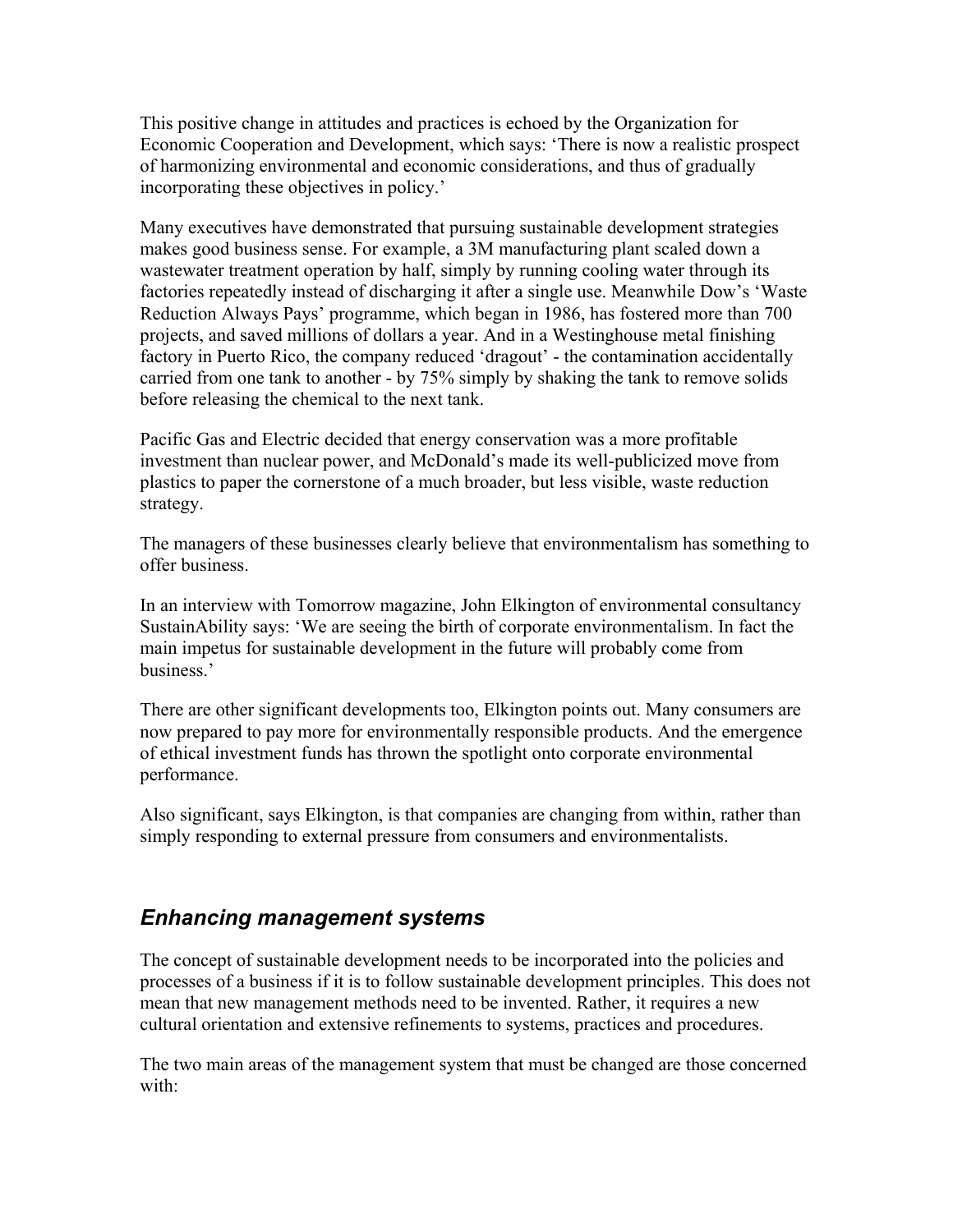- A greater accountability to non-traditional stakeholders;
- Continuous improvement of reporting practices.

Developing an effective management framework for sustainable development requires addressing both decision-making and governance. The concept of sustainable development must be integrated both into business planning and into management information and control systems. Senior management must provide reports that measure performance against these strategies.

Governance is increasingly important because of the growing accountability of the corporation and its senior management. Information and reporting systems must support this need. Decision-making at all levels must become more responsive to the issues arising from sustainable development.

Seven steps are required for managing an enterprise according to sustainable development principles. These are set out below.

### **1. Perform a stakeholder analysis**

A stakeholder analysis is required in order to identify all the parties that are directly or indirectly affected by the enterprise's operations. It sets out the issues, concerns and information needs of the stakeholders with respect to the organization's sustainable development activities.

A company's existence is directly linked to the global environment as well as to the community in which it is based. In carrying out its activities, a company must maintain respect for human dignity, and strive towards a society where the global environment is protected.

At the beginning of this century, company strategies were directed primarily towards earning the maximum return for shareholders and investors. Businesses were not expected to achieve any other social or environmental objectives. Exploitation of natural and human resources was the norm in many industries, as was a lack of regard for the wellbeing of the communities in which the enterprise operated. In short, corporations were accountable only to their owners.

Today, business enterprises in developed countries operate in a more complicated, and more regulated, environment. Numerous laws and regulations govern their activities, and make their directors accountable to a broader range of stakeholders. Sustainable development extends the stakeholder group even further, by including future generations and natural resources.

Identifying the parties that have a vested interest in a business enterprise is a central component of the sustainable development concept, and leads to greater corporate accountability. Developing a meaningful approach to stakeholder analysis is a vital aspect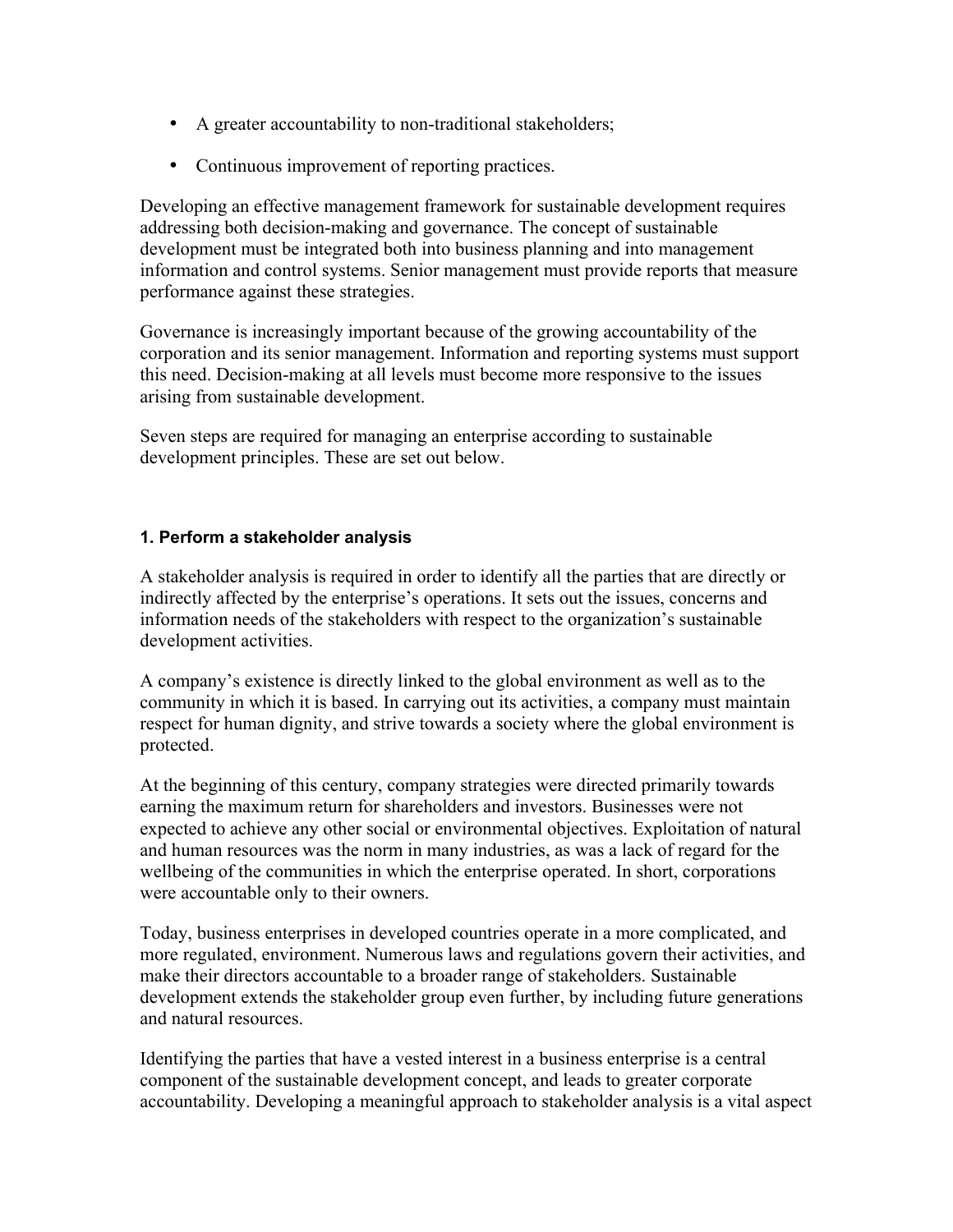of this management system, and one of the key differences between sustainable and conventional management practices.

The stakeholder analysis begins by identifying the various groups affected by the business's activities. These include shareholders, creditors, regulators, employees, customers, suppliers, and the community in which the enterprise operates. It must also include people who are affected, or who consider themselves affected, by the enterprise's effect on the biosphere and on social capital.

This is not a case of altruism on the company's part, but rather good business. Companies that understand what their stakeholders want will be able to capitalize on the opportunities presented. They will benefit from a better informed and more active workforce, and better information in the capital markets.

In identifying stakeholder groups, management should consider every business activity and operating location. Some stakeholders, such as shareholders, may be common to all activities or locations. Others, such as local communities, will vary according to business location and activity. Finally, the stakeholder analysis needs to consider the effect of the business's activities on the environment, the public at large, and the needs of future generations.

After the stakeholders have been identified, management should prepare a description of the needs and expectations that these groups have. This should set out both current and future needs, in order to capture sustainable development concept. The key is to analyze how the organization's activities affect each set of stakeholders, either positively or negatively.

Developing these statements of needs and expectations requires dialogue with each stakeholder group. To this end, some companies have established community advisory panels. Similar groups made up of employees, shareholders and suppliers have been used to help management better understand their needs and expectations.

Because the needs of stakeholder groups are constantly evolving, monitoring them is an ongoing process.

The stakeholder analysis may reveal conflicting expectations. For example, customers may demand new, environmentally safe products, while employees might be concerned that such a policy could threaten their jobs. Shareholders, meanwhile, may be wary about the return on their investment. A stakeholder analysis can be a useful way to identify areas of potential conflict among stakeholder groups before they materialize.

### **2. Set sustainable development policies and objectives**

The next objective is to articulate the basic values that the enterprise expects its employees to follow with respect to sustainable development, and to set targets for operating performance.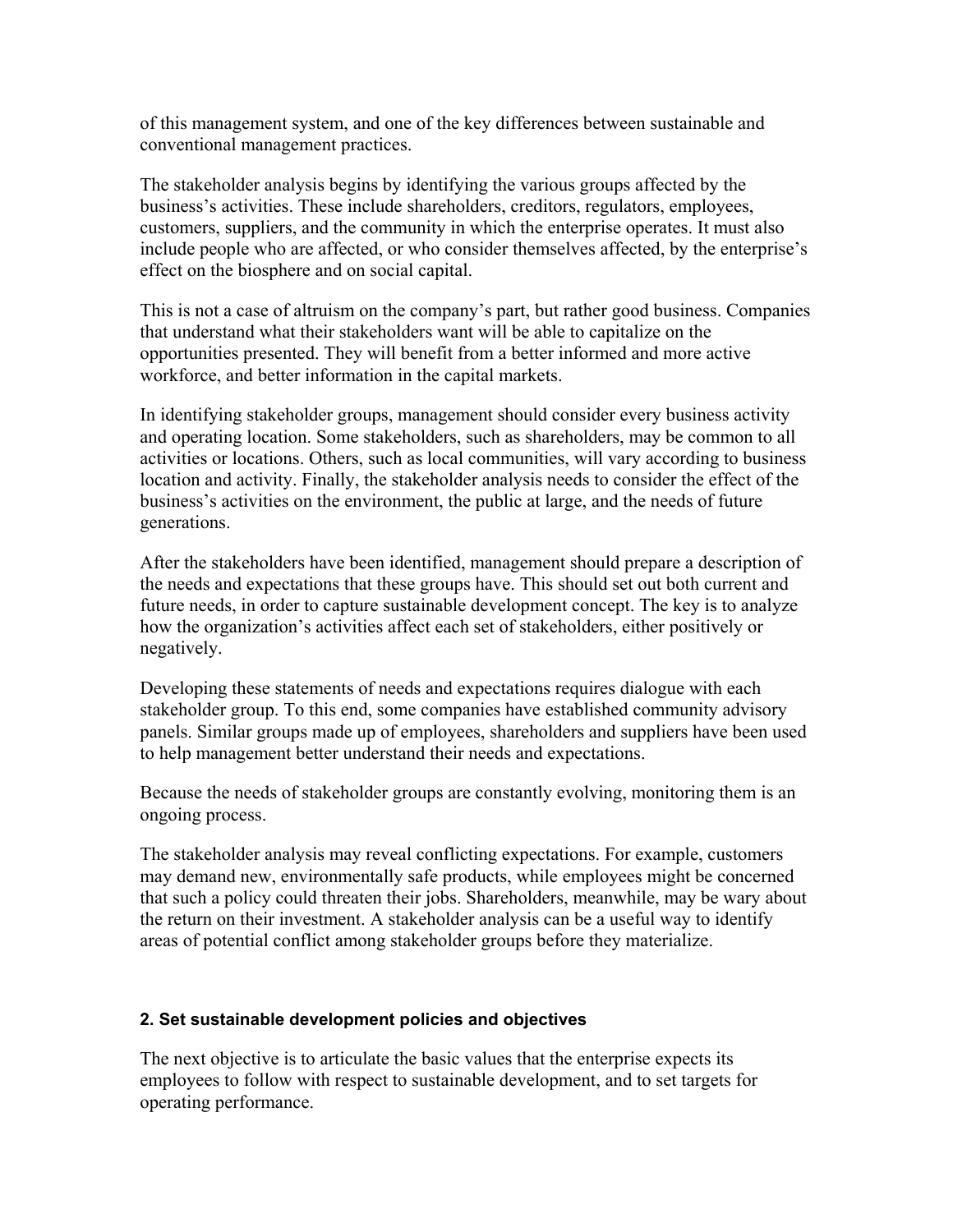Senior management is responsible for formulating a sustainable development policy for its organization, and for establishing specific objectives. Sustainable development means more than just 'the environment'. It has social elements as well, such as the alleviation of poverty and distributional equity.

It also takes into account economic considerations that may be absent from a strictly 'environmental' viewpoint. In particular, it emphasizes maintaining or enhancing the world's capital endowment, and highlights limits to society's ability to substitute manmade capital for natural capital.

Nevertheless, a policy on environmental responsibility is a good first step towards the broader concerns of sustainable development.

Management should incorporate stakeholder expectations into a broad policy statement that sets out the organization's mission with respect to sustainable development. This policy statement would guide the planning process and put forward values towards which management, employees and other groups such as suppliers are expected to strive.

Drafting a policy statement that is both inspirational and capable of influencing behaviour is a challenging task. However, the benefits justify the effort.

The following policy statement was developed by the Dow Chemical Company:

The operating units of the Dow Chemical Company are committed to continued excellence, leadership and stewardship in protecting and conserving the environment for future generations. This is a primary management responsibility as well as the responsibility of every employee worldwide. We are sensitive to the concerns of the public and accountable to them for our decisions and actions. We believe in the responsible integration of environmental and economic considerations in all decisions affecting our operations. We are continuously reducing our emissions to protect human health and the environment. Our goal is the elimination of wastes and emissions.

Policy statements like this one should be developed and implemented in a way that visibly involves directors and senior management.

A survey by DRT International of European companies found that half of the respondents have board members who are responsible for environmental issues. The report adds:

The amount of time spent on environmental issues at board level varies greatly between countries and sectors. The greatest involvement is found in the chemical and pharmaceutical industries and in utilities. These sectors devote significant resources to planning green strategies and establishing sophisticated environmental management systems. The lowest involvement is in tourism and financial services, where none of the companies surveyed had board-level appointments.

There are many benefits in actively involving the board of directors in the development of a sustainable development policy. It is the board of directors that determines overall priorities and sets the tone for management and employees. By itself, the board's commitment will not guarantee that a sustainable development policy will be effectively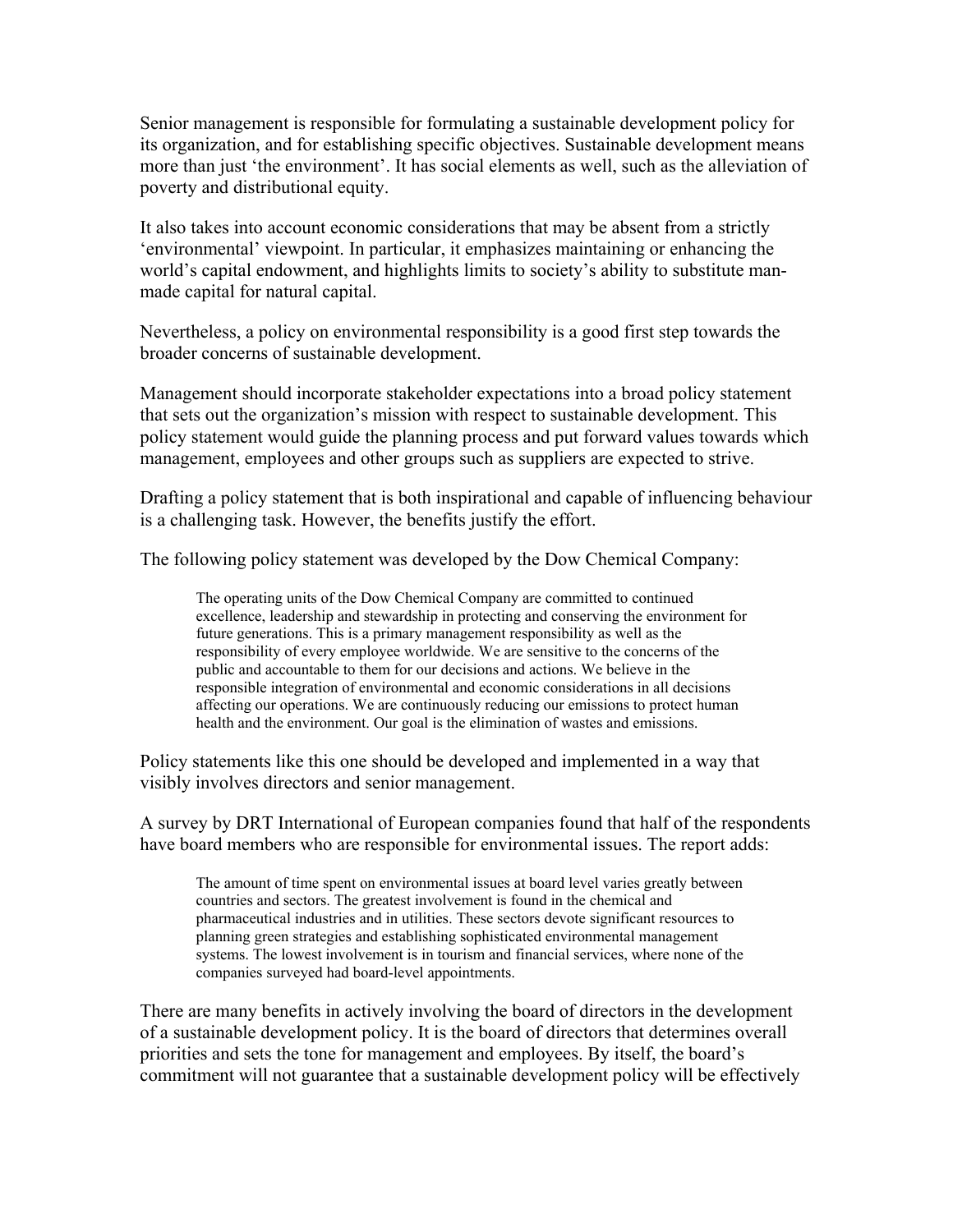implemented. However, the absence of that commitment will certainly make it difficult to implement the policy.

While statements of broad policy on sustainable development are important, senior management and directors should supplement their policy statement with a series of specific objectives. For example, the following statement of policy and objectives, developed by Northern Telecom, illustrates the desirable scope and level of specificity:

Recognizing the critical link between a healthy environment and sustained economic growth, we are committed to leading the telecommunications industry in protecting and enhancing the environment. Such stewardship is indispensable to our continued business success. Therefore, wherever we do business, we will take the initiative in developing innovative solutions to those environmental issues that affect our business.

We will:

- Integrate environmental considerations into our business planning and decisionmaking processes, including product research and development, new manufacturing methods and acquisitions/divestitures;
- Identify, assess and manage environmental risks associated with our operations and products throughout their life cycle, to reduce or eliminate the likelihood of adverse consequences;
- Comply with all applicable legal and regulatory requirements and, to the extent we determine it appropriate, adopt more stringent standards for the protection of our employees and the communities in which we operate;
- Establish a formal Environmental Protection Program, and set specific, measurable goals;
- Establish assurance programs, including regular audits, to assess the success of the Environmental Protection Program in meeting regulatory requirements, program goals and good practices;
- To the extent that proven technology will allow, eliminate or reduce harmful discharges, hazardous materials and waste;
- Make reduction, reuse and recycling the guiding principles and means by which we achieve our goals;
- Prepare and make public an annual report summarizing our environmental activities;
- Work as advocates with our suppliers, customers and business partners to jointly achieve the highest possible environmental standards;
- Build relationships with other environmental stakeholders including governments, the scientific community, educational institutions, public interest groups and the general public - to promote the development and communication of innovative solutions to industry environmental problems;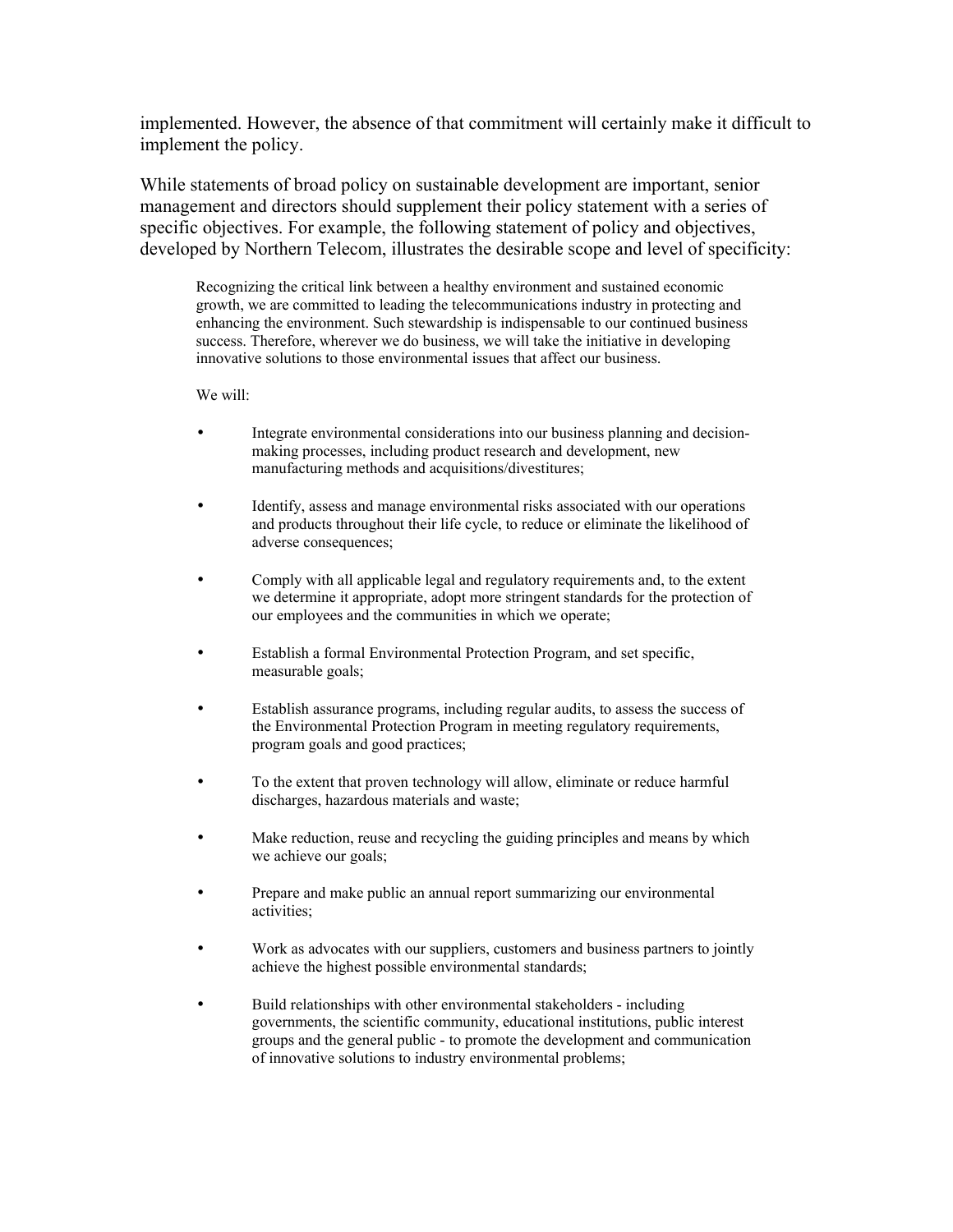• Provide regular communications to, and training for, employees to heighten awareness of, and pride in, environmental issues.

It is important that sustainable development objectives be clear, concise and, wherever possible, expressed in measurable terms. Establishing measurable objectives is essential if management and others are to be able to assess whether their business activities have met the established objectives.

In setting these objectives, management will need to determine the appropriate level of aggregation. For example, one objective might be to set measurable performance targets for waste reduction at all operating locations. This goal would then be supported by more detailed objectives for each operating location.

After the sustainable development objectives have been established, management should compare its competitive and financial strategies against these targets. In some areas, business strategies will be consistent with the sustainable development objectives. In others, existing strategies may be incomplete or in conflict with them. Consequently, strategies may have to be modified.

It is important to ensure that the sustainable development objectives that are established complement the enterprise's existing competitive strategies. In other words, sustainable development should provide an additional dimension to business strategy. It provides senior management with an additional benchmark against which business strategies and performance should be assessed.

An effective external monitoring system is necessary for directors and senior management, in order to ensure that sustainable development policies, objectives and management systems are appropriate for the complex and rapidly changing world in which their business operates. Information should be gathered on key subjects, including:

- New and proposed legislation;
- Industry practices and standards;
- Competitors' strategies;
- Community and special interest group policies and activities;
- Trade union concerns;
- Technical developments, such as new process technologies.

For many enterprises, monitoring and influencing external developments means becoming more actively involved in the public policy process. A commitment to sustainable development involves helping to formulate policies that shape external developments, so that industry-wide sustainable development objectives are achieved.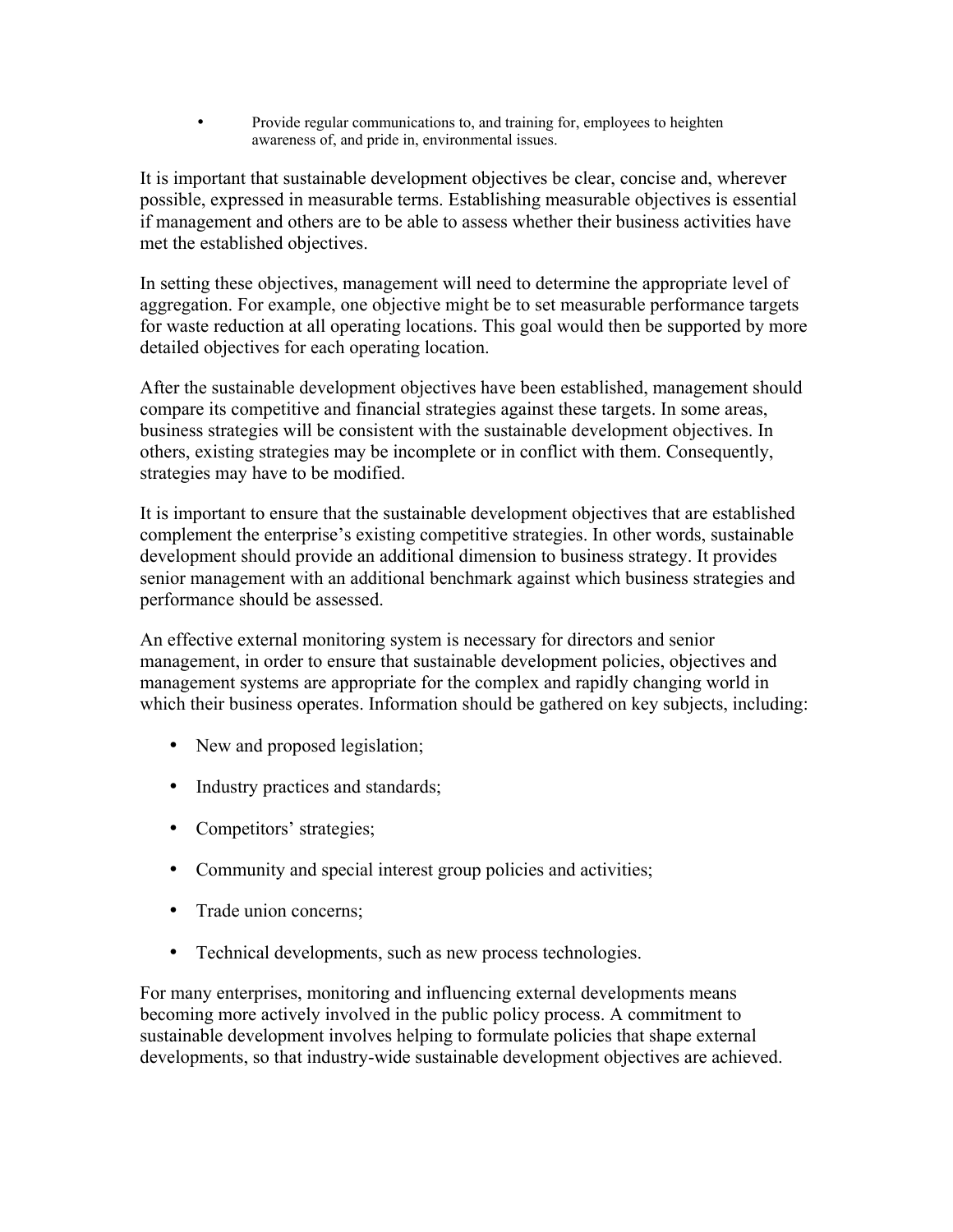To this end, responsible business enterprises are taking leadership roles in industry associations, working with government and special interest groups to achieve positive results for both the enterprise and the stakeholders.

The monitoring of external developments is particularly complex for companies selling to export markets, and even more so for those with production facilities in several countries. Many multinational corporations subscribe to the International Chamber of Commerce principles on environmental management. These include adherence to international environmental performance standards. However, monitoring all the relevant international developments can be a daunting task.

This external monitoring can be integrated into a firm's strategic management process, or else carried out as a separate exercise. Some corporations have social policy committees whose scope covers sustainable development issues. Others have environmental committees with a narrower focus.

## **3. Design and execute an implementation plan**

It is important to draw up a plan for the management system changes that are needed in order to achieve sustainable development objectives.

Translating sustainable development policies into operational terms is a major undertaking that will affect the entire organization. It involves changing the corporate culture and employee attitudes, defining responsibilities and accountability, and establishing organizational structures, information reporting systems and operational practices.

These changes are normally so substantial that a three-to-five-year plan with one year milestones will be needed.

Managing this type of organizational change requires leadership from senior management. The board of directors, the chief executive officer and other senior executives must be actively involved in the process. They need to lead by example, and to set the tone for the rest of the organization.

As a starting point, after the board and senior management have established their sustainable development objectives, these should be communicated to the various stakeholder groups. Some organizations have ongoing consultation arrangements with stakeholders which facilitates this process. There is little point in embarking on a programme to meet stakeholders' needs without first consulting stakeholders to ascertain what those needs are.

It is also important to determine any modifications that should be made to the organization's systems and processes in order to ensure that day-to-day activities are performed in a manner that is consistent with these objectives.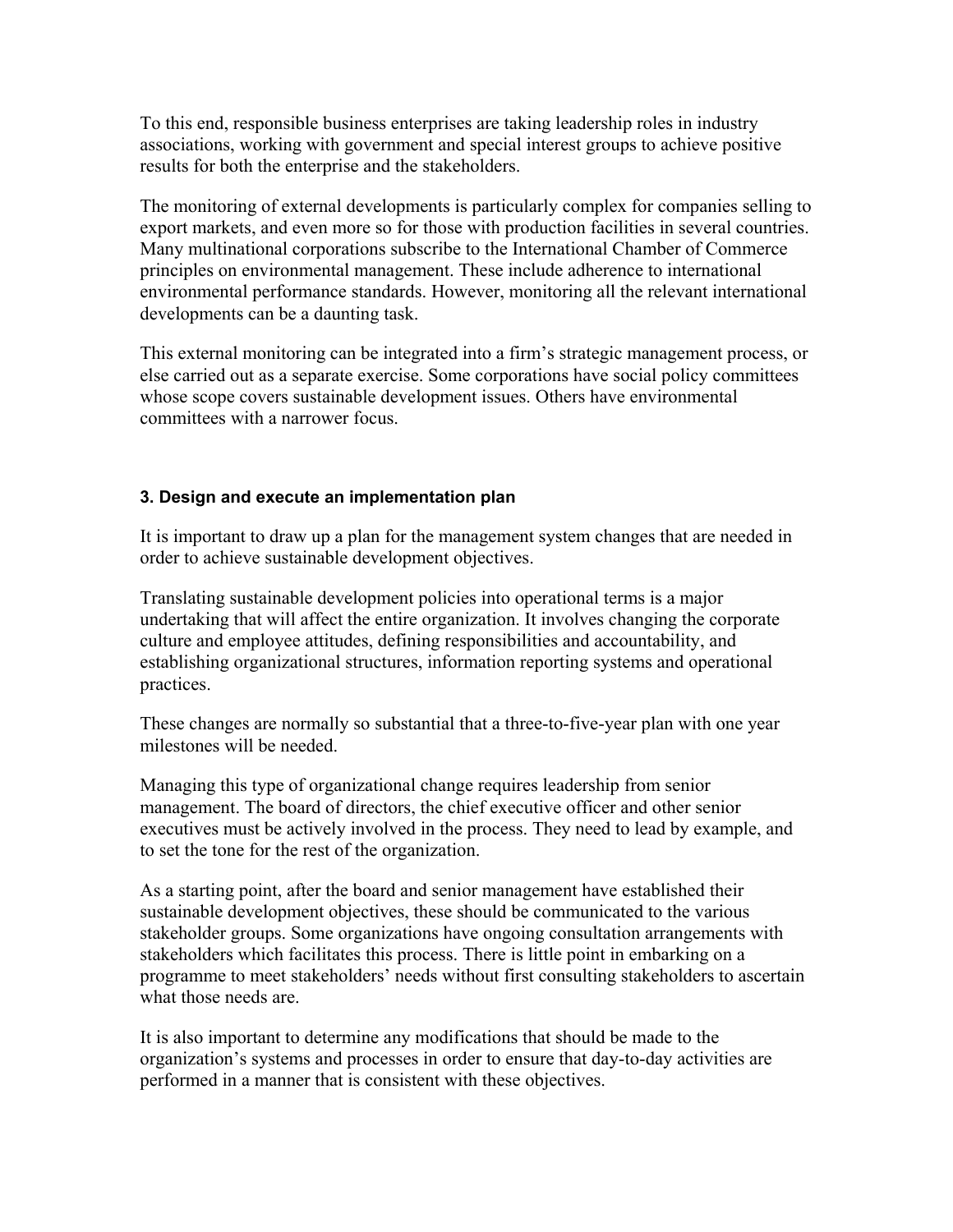The enterprise's organizational structure should then be reviewed to determine who should take specific responsibility for the sustainable development objectives. In some cases, environmental management committees have been established; in others, a specific department has been established under the leadership of a senior environmental executive.

Some organizations incorporate statements of environmental responsibility into the job descriptions of managers and staff. Clearly defining accountability is essential to successful implementation.

Cultural change and retraining should complement the new goals. Reward systems and incentives reflecting the new corporate values should also be considered.

Business planning processes should be modified to reflect the sustainable development priorities, the expanded stakeholder consultation process, and external monitoring needs. Management information systems should be enhanced, in order to ensure that management and employees receive the information they need to assess their performance against the objectives.

Marketing activities should consider customers' needs regarding sustainability. This will require changes to the organization's market research efforts. This feedback can affect the way products are designed, produced, packaged, marketed and promoted. In some cases, new markets may be added or existing markets redefined.

Meanwhile production processes and operating procedures must be assessed against regulations, industry practices or internal standards, in order to determine areas for improvement. This represents an opportunity for the company to develop innovative production processes.

Regulatory requirements are easily identifiable, although they continually evolve. Sustainable development criteria are less precise, and are generally not yet clearly manifested in regulations. The use of industry practices as performance norms is expanding rapidly, and in some cases these standards exceed regulatory requirements.

The chemical industry's 'Responsible Care' programme is one example of industry standards that companies can use to foster improvements in their processes and practices. Another popular tool is benchmarking.

At the same time, managers responsible for procurement must reassess their choice of suppliers, in terms of their products and the way in which they are produced, to ensure that the company's sustainable development objectives are fostered through its purchasing activities.

Financial planning should consider the capital requirements for process changes, as well as possible tax incentives and the financial effect of new mechanisms such as credits for waste recovery.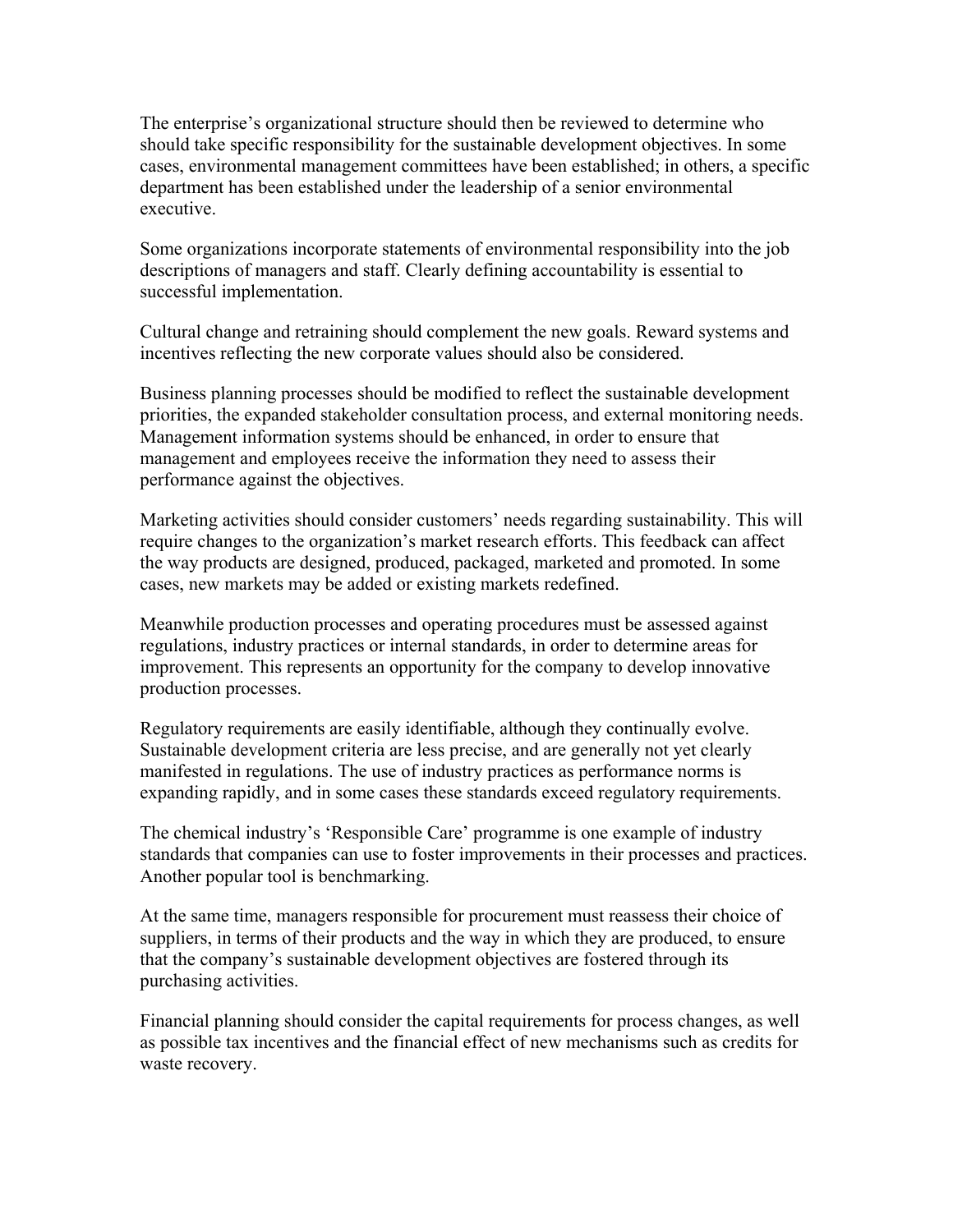A successful implementation plan depends on 'rethinking the corporation' if it is to respond to the paradigm shift associated with sustainable development. It is important to address not only the positive forces for change but also barriers and sources of resistance.

While the basic management framework may remain intact, substantial changes will probably be needed in the culture, the organization and its systems. The plan must have full 'buy-in' if it is to be effective. This in turn requires broad consultation and cultural change.

### **4. Develop a supportive corporate culture**

In order to ensure that the organization and its people give their backing to the sustainable development policies, an appropriate corporate culture is essential.

In the process of implementing sustainable development or environmental management policies, many companies have experienced a kind of organizational renewal. The increased participation of employees not only generates practical ideas, but also increases enthusiasm for the programme itself. Most customers and employees enjoy being part of an organization that is committed to operating in a socially responsible manner.

Implementing sustainable development objectives will probably require managers to change their attitudes. This may be accomplished only after retraining. For example, some executives may feel that their sole responsibility is to maximize the wealth of the enterprise's owners. As a result, they may have difficulty understanding the sustainable development concept and in accepting it as a legitimate business objective.

Meanwhile some managers may not be accustomed to identifying the need for ecoefficient practices such as energy efficiency and recycling. Some may never have explicitly considered the effect of their actions on any stakeholder group other than shareholders. Others may resist changing the way in which their performance is measured.

Managers of multinational corporations may not think it appropriate to redesign their programmes in order to ensure that contribute to sustainable development in poorer countries.

Effective communication is essential. Internally, all levels of management, and all employees, must understand the policies and objectives that have been established. For business enterprises, this means broadening the outlook of many people, including some senior executives. Dr Frank Frantisak of Noranda Inc. emphasizes the importance of communication:

The fundamental need in Canadian corporations is the promotion of environmental consciousness throughout the whole organization, from senior management down to the plant floor. Environmental concerns need to be part of everyday communications and decision-making at all levels. Executives need to be regularly asking division managers: Is your operation in compliance? What progress is being made with your action plan?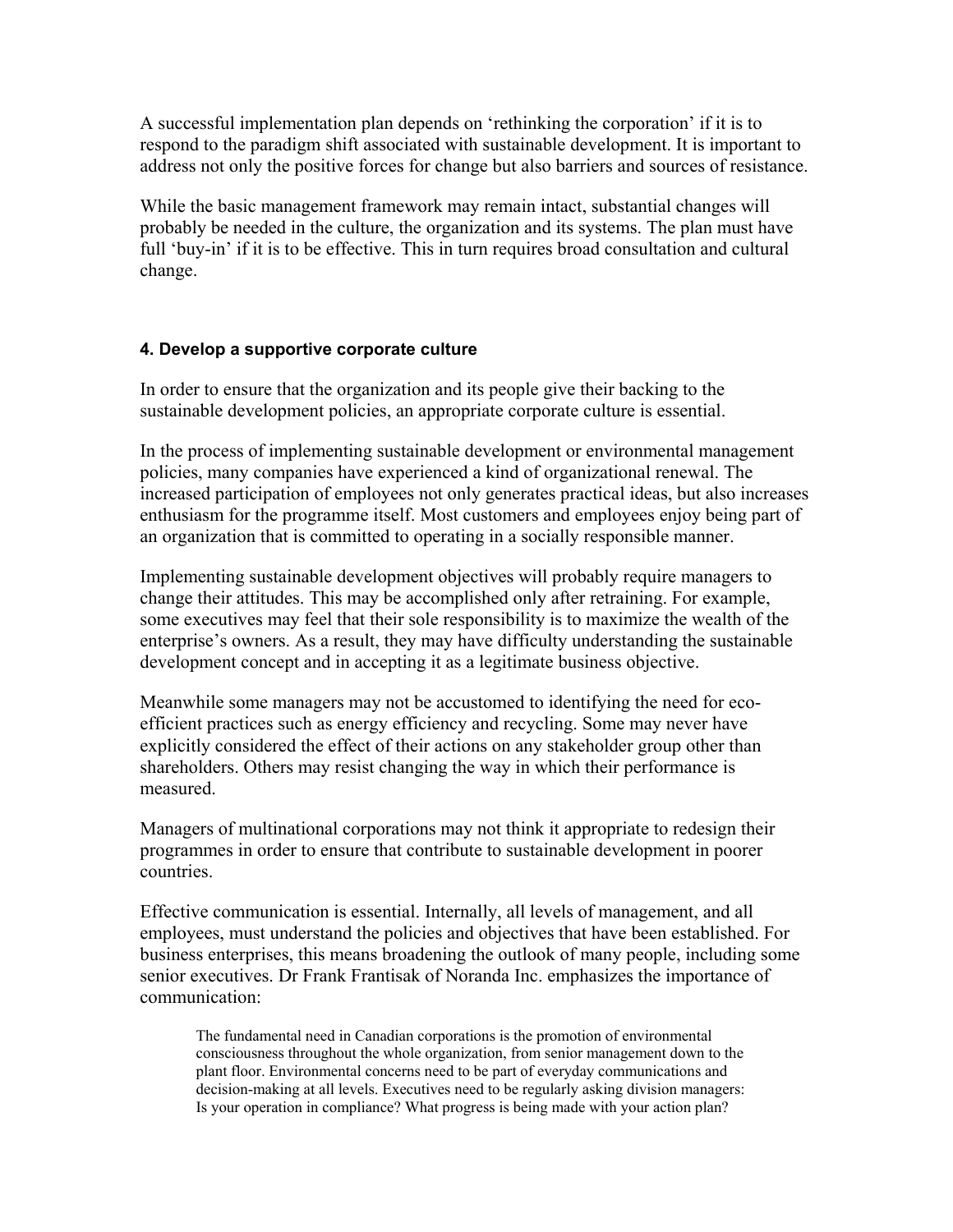Division managers need to be putting these questions, in turn, to the plant and facility staff.

Employees can have a strong influence on corporate culture and on a company's environmental performance. The DRT International survey of European companies reports that:

Just over half of the companies surveyed invite direct suggestions from employees on environmental issues. About 80% of the companies that invite suggestions have changed their products or processes as a result, while only 54% of all respondents have made such changes. This happens not only in environmentally advanced countries such as Switzerland and Norway, but also in Hungary, where employees are keen to tackle the country's considerable environmental problems.

The concept of sustainable development requires organizations to develop a culture that emphasizes employee participation, continuous learning and improvement. The International Chamber of Commerce explains the process of continual improvement thus:

…To continue to improve corporate policies, programmes and environmental performance, taking into account technical developments, scientific understanding, consumer needs and community expectations, with legal regulations as a starting point and to apply the same environmental criteria internationally.

Internal reporting systems can have a significant effect on corporate culture. They must be designed to reinforce positive behaviour with respect to sustainable development. They also need to be linked to the enterprise's recognition and promotion systems,

The active and visible involvement of senior executives and directors can be a powerful force in forming attitudes, and in creating a supportive culture in which sustainable business practices can flourish. Executives are the people who set the policies and the norms by which business is done.

Equally, it is important that the board provide an oversight in the allocation of responsibilities for sustainable development objectives. This umbrella role should include ensuring that responsibilities are assigned in a manner that holds key executives accountable. It also means ensuring that reward and promotion systems recognize those people who achieve, or help to achieve, sustainable development objectives.

## **5. Develop measures and standards of performance**

The implementation of sustainable development objectives, and the preparation of meaningful reports on performance, require appropriate means of measuring performance.

Management control, as well as external reporting, depends in part on the availability of timely information about company operations. This is needed in order to allow management to assess performance against external and internal performance standards,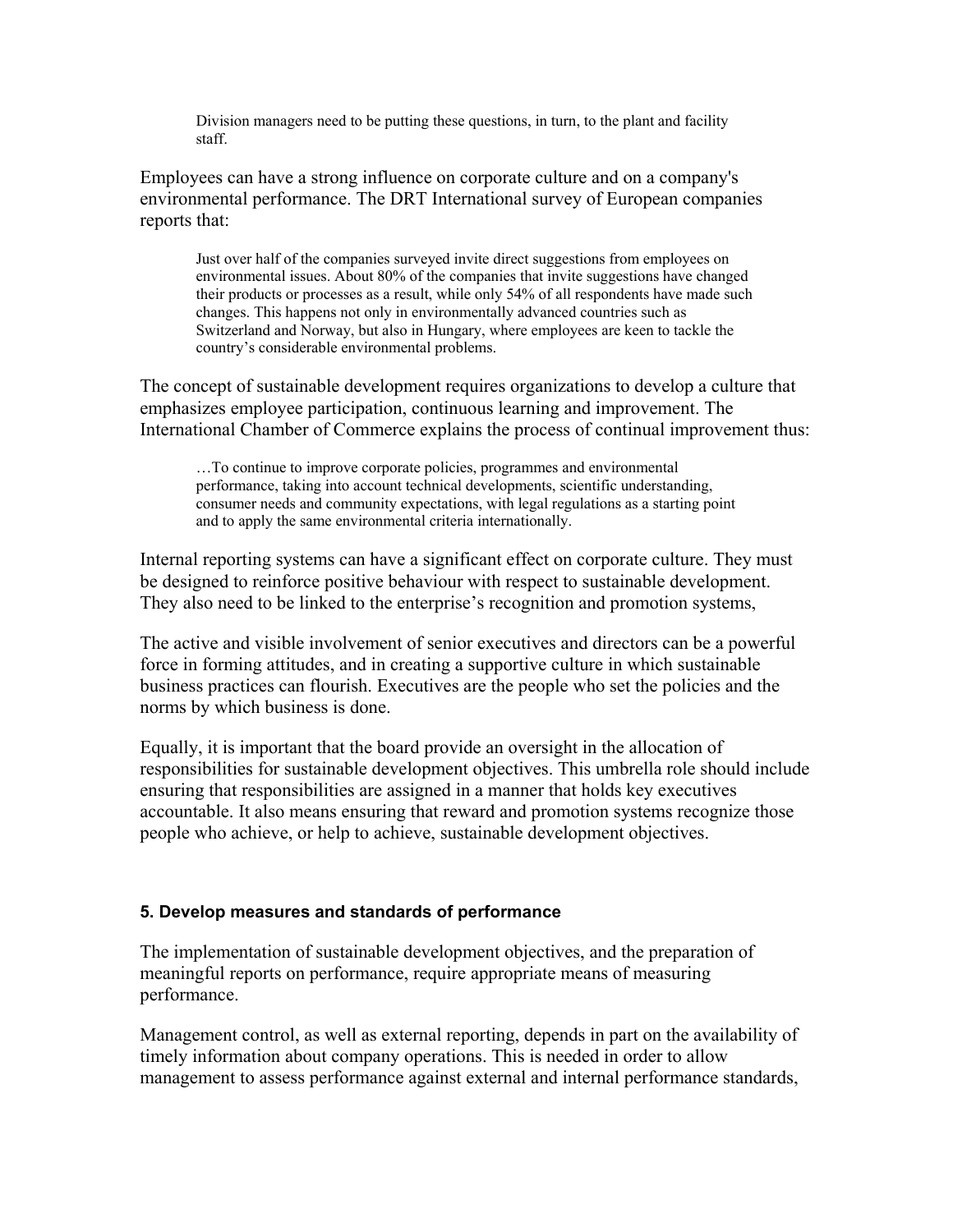using appropriate performance measures. Information systems will therefore need to be reviewed, to enable the necessary reports to be provided to management.

The measures used to assess and report on performance will be influenced by the company's sustainable development objectives, and by standards that have been established by government and other public agencies. For example, performance targets may be set in terms of emission levels and energy usage per tonne of output, or perhaps working hours lost due to accident or illness. The information generated must be in the right units if actual performance is to be compared with the set targets. This might require new measuring procedures to be introduced.

In many cases, companies are ahead of governments in establishing sustainable development performance criteria. However, as society becomes more aware of environmental issues and exerts more pressure for action, government can be expected to take on a more influential role.

There is a significant opportunity for the business sector to work with governments in establishing performance measures and standards, and to help develop reporting and monitoring systems that are cost-effective and which meet the needs of both the public and business.

While external standards, measures and reporting systems are needed, they take time to develop and implement, especially if consultation is required. Businesses should not wait for such standards to be developed before setting sustainable development objectives and measuring the sustainability of their activities.

## **6. Prepare reports**

The next step in the process is to develop meaningful reports for internal management and stakeholders, outlining the enterprise's sustainable development objectives and comparing performance against them.

Directors and senior executives use internal reports to measure performance, make decisions and monitor the implementation of their policies and strategies. Shareholders, creditors, employees and customers, as well as the public at large, use external corporate reports to evaluate the performance of a corporation, and to hold the directors and senior executives accountable for achieving financial, social and environmental objectives.

Regulators and government officials add to the task by requiring an ever-expanding degree of disclosure, in order to ensure compliance with their regulations.

While financial reports continue to be a fundamental component of corporate reporting, they are now only one of many types of report issued annually by a corporation.

It is important to narrow the gap between the way economic activity is measured and the way in which the use of natural resources is evaluated. For example, financial statements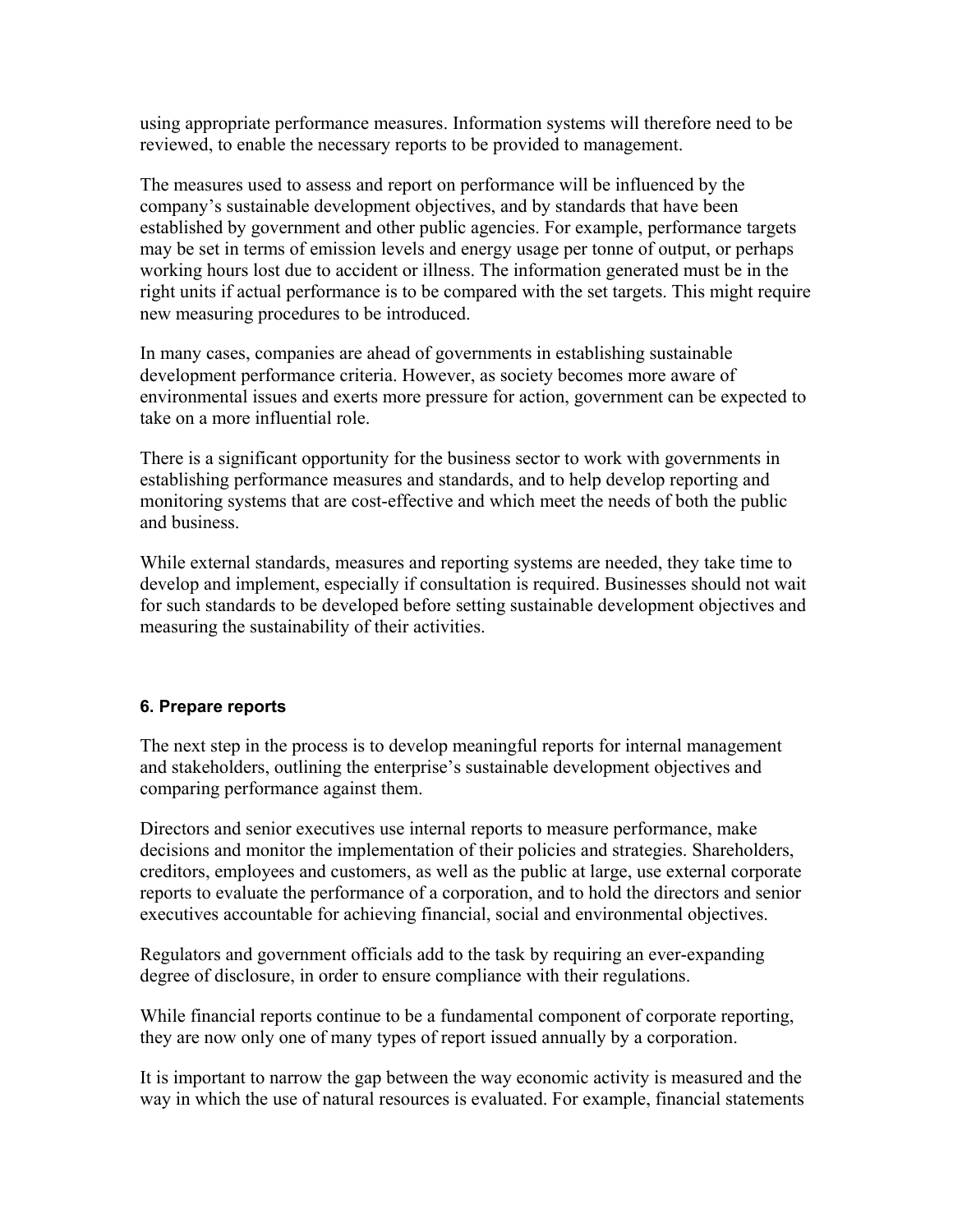do not illustrate the degree to which an enterprise invests in pollution control and conserves resources. As a result, companies that do not invest in environmental protection may present financial statements with lower costs and higher earnings than those which do.

The system needs incentives, and reliable information, in order to ensure that there are rewards for positive actions. It is ironic that business activity which destroys habitats and pollutes air, land and water produces 'income' and contributes to gross national product. Decision-makers within businesses and governments need a more relevant reporting system.

A system that provides a meaningful picture of a company's sustainability achievements is essential for strengthening accountability. This is necessary if an effective relationship is to be maintained with stakeholder groups.

Internally, several companies now ask their line managers to include in their regular reporting procedures a statement on whether they have achieved the environmental and sustainable development targets. Similarly, the board of directors should receive periodic reports from senior management on whether these objectives have been achieved.

External reporting on sustainable development issues can take a number of different formats. Some organizations are experimenting with special reports for particular stakeholder groups, such as employees. Others provide a general-purpose report on environmental activities. Still others include the subject of environmental and social issues in a separate section of their annual reports.

Every business enterprise should publish, at least once a year, an external 'sustainable development report'. Ultimately, a universal format for such reports will be desirable. In the meantime, managers and boards of directors should decide on the organization and content of reports.

#### **7. Enhance internal monitoring processes**

On an ongoing basis it will be important to develop mechanisms to help directors and senior managers ensure that the sustainable development policies are being implemented.

Performance monitoring is well established as an important element of the management process. In many areas, it is directly linked to reporting. The key to any system's effectiveness is whether the management monitors operations and outputs on an ongoing basis.

Monitoring can take many forms, such as:

- Reviewing reports submitted by middle managers;
- Touring operating sites and observing employees performing their duties;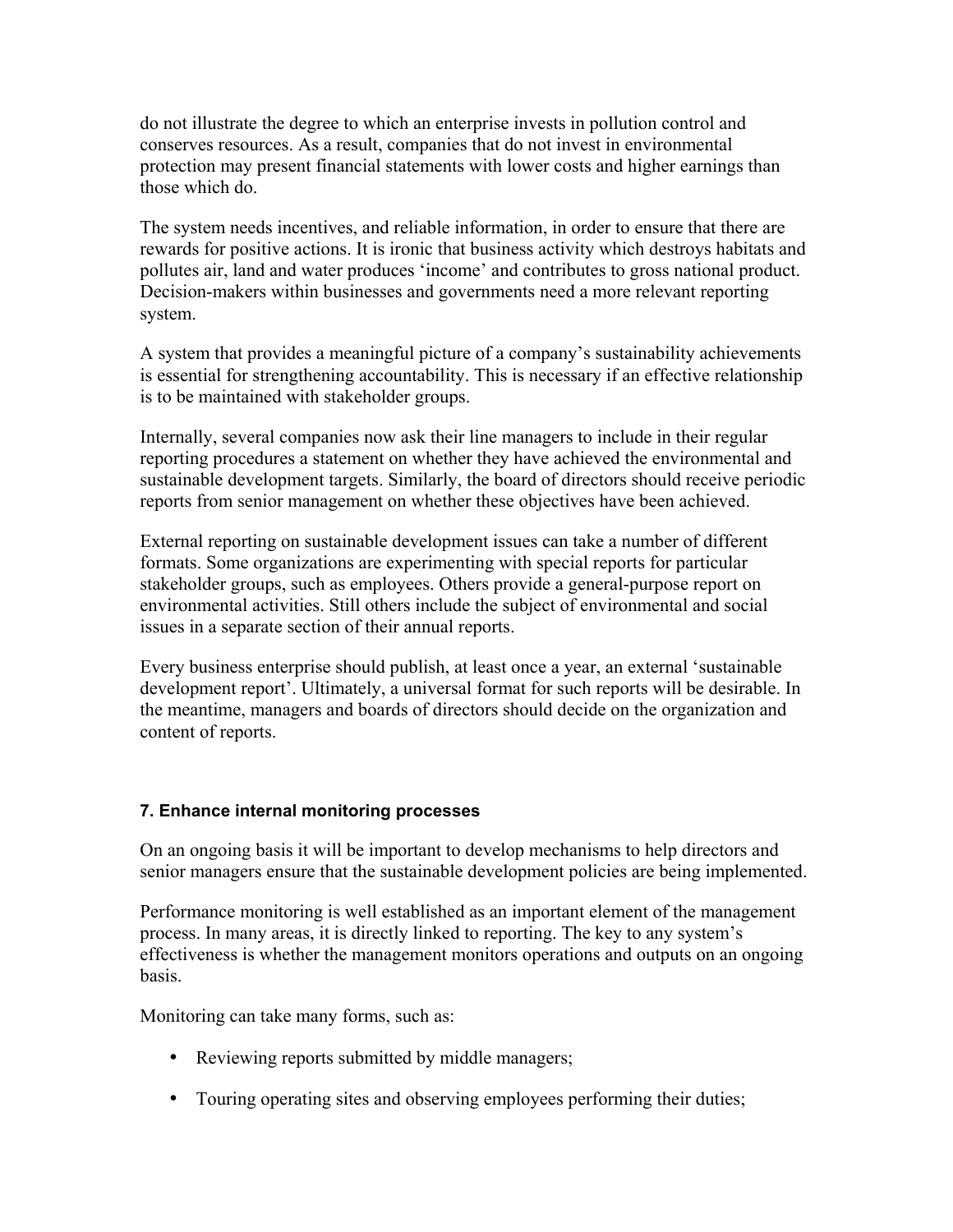- Holding regular meetings with subordinates to review reports and to seek input on how the procedures and reporting systems might be improved;
- Implementing an environmental auditing programme.

Organizing internal environmental audits is a practical way to monitor the implementation of management policies. For example, many organizations now perform internal audits to monitor compliance with environmental policies and legislation. These normally require multidisciplinary teams of experts (for example engineers, auditors and scientists) who possess the necessary knowledge and experience, both in auditing and in the areas being audited.

The following definition of environmental auditing was developed in 1989 by the International Chamber of Commerce's working party on environmental auditing:

A management tool comprising a systematic, documented, periodic and objective evaluation of how well environmental organization, management and equipment are performing, with the aim of helping to safeguard the environment by:

(i) Facilitating management control of environmental practices;

(ii) Assessing compliance with company policies, which would include meeting regulatory requirements.

In Europe, the Commission of the European Community has adopted guidelines on environmental auditing of industrial activities. Such audits are voluntary but must follow EU guidelines, including the publication of a statement on the audit results by the company, verified by an accredited auditor. The objective is to give companies more control over their environmental performance, and to increase public awareness.

## *Management leadership*

Establishing sustainable development objectives, systems and monitoring mechanisms requires leadership on the part of senior management, and a commitment to continuous improvement.

### **The role of the board**

Without the active involvement of the board of directors, it will be difficult for an organization to implement sustainable business practices. Corporations are encouraged to establish a 'social responsibility committee', responsible for setting corporate policies on sustainable development and for dealing with issues such as health and safety, personnel policies, environmental protection, and codes of business conduct.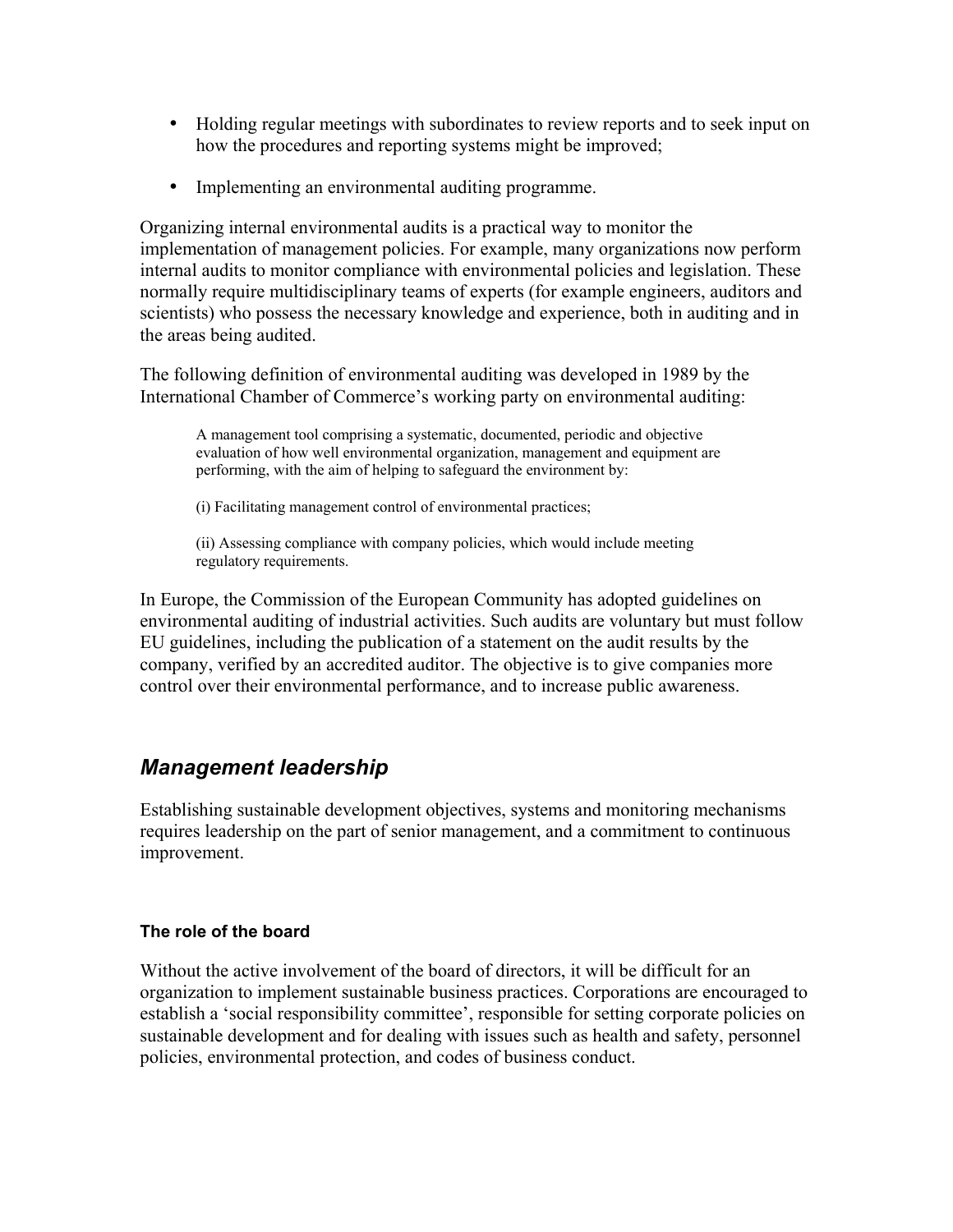This list is not all-encompassing. The committee's exact responsibilities should be dictated by individual business circumstances. Nevertheless, there may be a need to establish a 'minimum' set of responsibilities.

It is important that corporate sustainable development policies be implemented consistently throughout an organization. Too many business enterprises observe variable levels of corporate ethics and integrity, depending on the country in which they are operating. This double standard is inconsistent with the concept of sustainable development, and ensuring that it does not prevail is an important role of the directors.

The board also has a role in monitoring the implementation of its policies. It should receive regular reports on how the policies are implemented, and should be accountable to its stakeholders on the company's performance against these policies.

### **Self-assessment**

The first step for businesses in adopting sustainable development principles is to assess their current position. Management should know the degree to which the company's activities line up with sustainable development principles. This requires evaluating the company's overall strategy, the performance of specific operations, and the effect of particular activities.

This process should compare the company's current performance with the expectations of the stakeholders. Management philosophies and systems should be reviewed; the scope of public disclosures on sustainability topics should be analyzed; and the ability of current information systems to produce the required data should be evaluated.

Various self-assessment devices are available to help this process, such as the GEMI and CERES questionnaires, as well as material tailored to specific industries – for example, the North American chemical industry's 'Responsible Care' programme.

## **Deciding on a strategy**

Once managers have gained an understanding of how its own operations shape up, they should gauge the performance of other, comparable organizations. Comparisons against the standards set by other industries and environmental groups can be instructive.

This task should be relatively easy if there is reasonable public disclosure, organized industry associations and co-operative sustainable development programmes. However, if these structures do not exist, management could approach other businesses to discuss sharing information and possibly establishing an industry group.

Management should then consider ways to narrow the gap between the current state of the corporation's performance and its objectives for the future. A strategy will need to be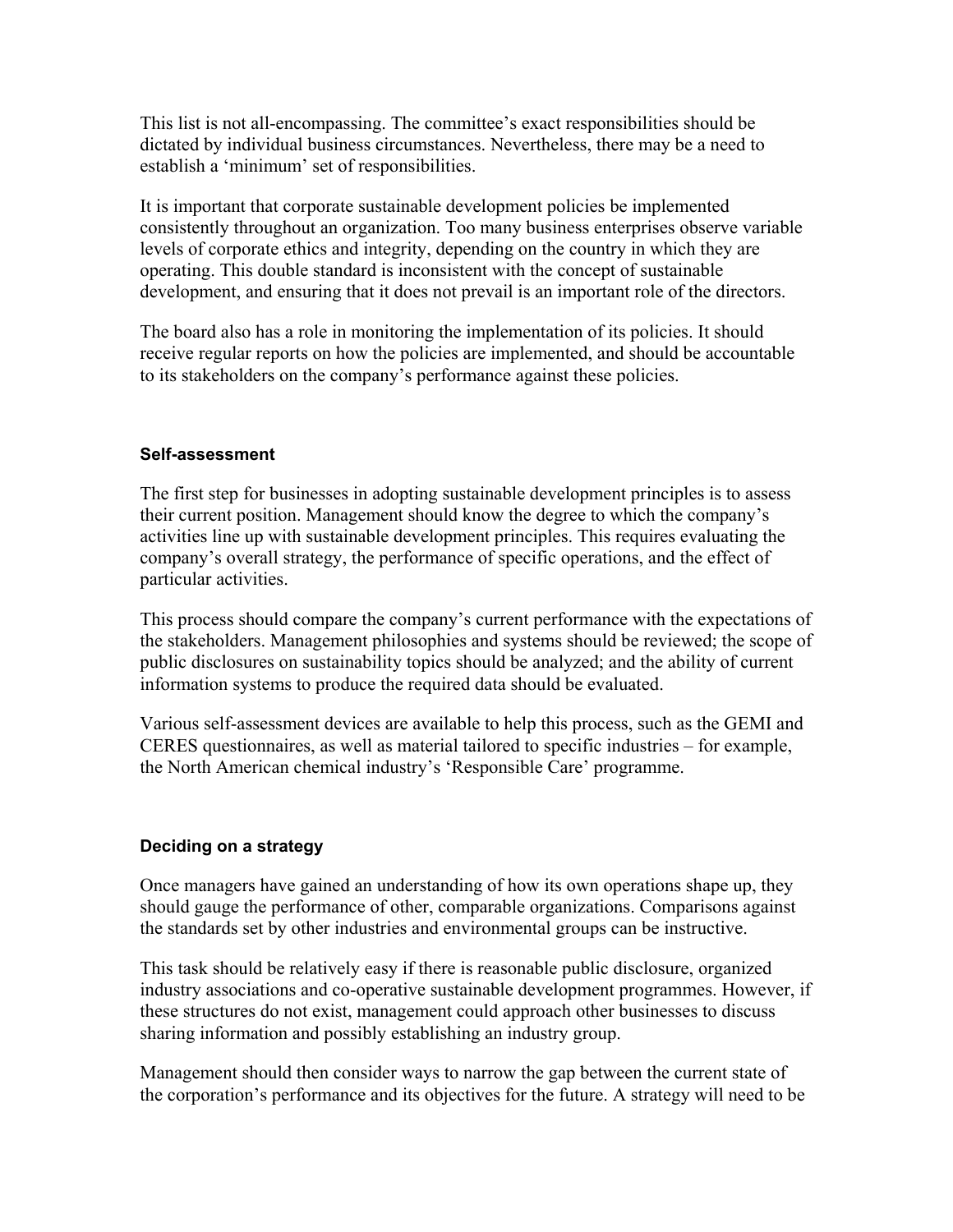developed, outlining where the company hopes to position itself relative to its competitors and its stakeholders' expectations.

A general plan is needed to describe how and when management expects to achieve that goal, together with the various milestones it will reach along the way.

Senior management should review and approve the strategy and the plan before submitting them to the board of directors for final approval. Because of the pervasiveness of sustainable development, it is essential that members of the senior management team (representing all facets of the company's activities) 'buy in' to the project. Anything less than full commitment may doom the plan to failure.

### **Strategy implementation**

Once the strategy and the general plan have been approved, detailed plans should be prepared indicating how the new strategy will affect operations, management systems, information systems and reporting. These should set out measurable goals to be achieved in each area, and explain how progress will be monitored. They should also specify spending and training requirements.

These plans should be developed through consultation with employees throughout the organization, possibly with the assistance of outside specialists. It will be a timeconsuming and dynamic process, which will entail frequent modifications as input is obtained from several sources.

Once finalized, the plans should be approved by senior management and, ideally, by the board of directors as well.

### **Small business and private company considerations**

Applying the proposed framework will be a challenge for all enterprises, but smaller businesses may encounter additional challenges. Besides sustainability reporting, smaller businesses will have to adapt to the new corporate climate with less in-house expertise, fewer resources and less formal management structures than larger corporations. It will be difficult for them to keep abreast of ever-changing regulatory requirements.

Fortunately, small businesses can find much of the expertise they require through industry associations, chambers of commerce, corporate environmental groups (such as GEMI in the USA), national and international business-government groups (such as the European Green Table), management consultants and universities.

There is also a growing body of literature, some of which deals with the experiences of companies that have integrated sustainable development into their operations.